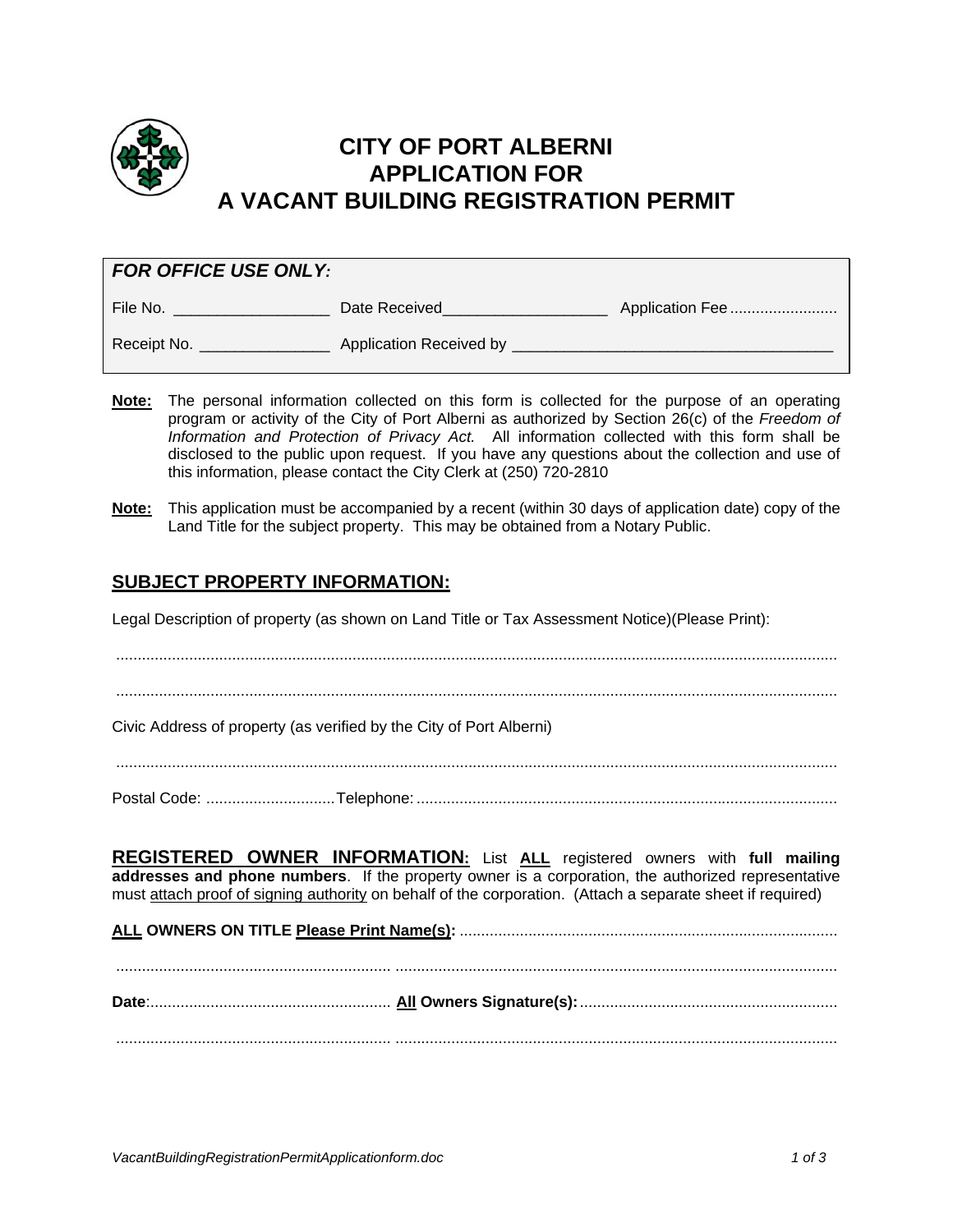#### **SITE INFORMATION WORKSHEETS (use METRIC measurements)**

**1.** Describe all existing structures/buildings on the subject site**:** 

| ,我们也不会有一个人的事情。""我们的人,我们也不会有一个人的人,我们也不会有一个人的人,我们也不会有一个人的人,我们也不会有一个人的人,我们也不会有一个人的人,<br>第二百一十一章 第二百一十一章 第二百一十一章 第二百一十一章 第二百一十一章 第二百一十一章 第二百一十一章 第二百一十一章 第二百一章 第二百一章 第二百一 |  |  |  |  |
|-----------------------------------------------------------------------------------------------------------------------------------------------------------------------|--|--|--|--|
|                                                                                                                                                                       |  |  |  |  |

#### **APPLICATION REQUIREMENTS CHECKLIST**

This information is provided to assist the applicant and is **not** regarded as the right to development approval if the steps indicated are followed. Please ensure that the following supporting information is attached to your application before submission:

#### **A complete application includes**:

- Application for a Vacant Building Registration Permit, **Signatures** of Applicant / Authorizing Agent and **ALL Registered owners** of the subject property, Site Information Sheet.
- An **application fee** as specified in the City of Port Alberni Fees and Charges Bylaw.
- A **Title Search** dated no more than 30 business days prior to the date of the application.